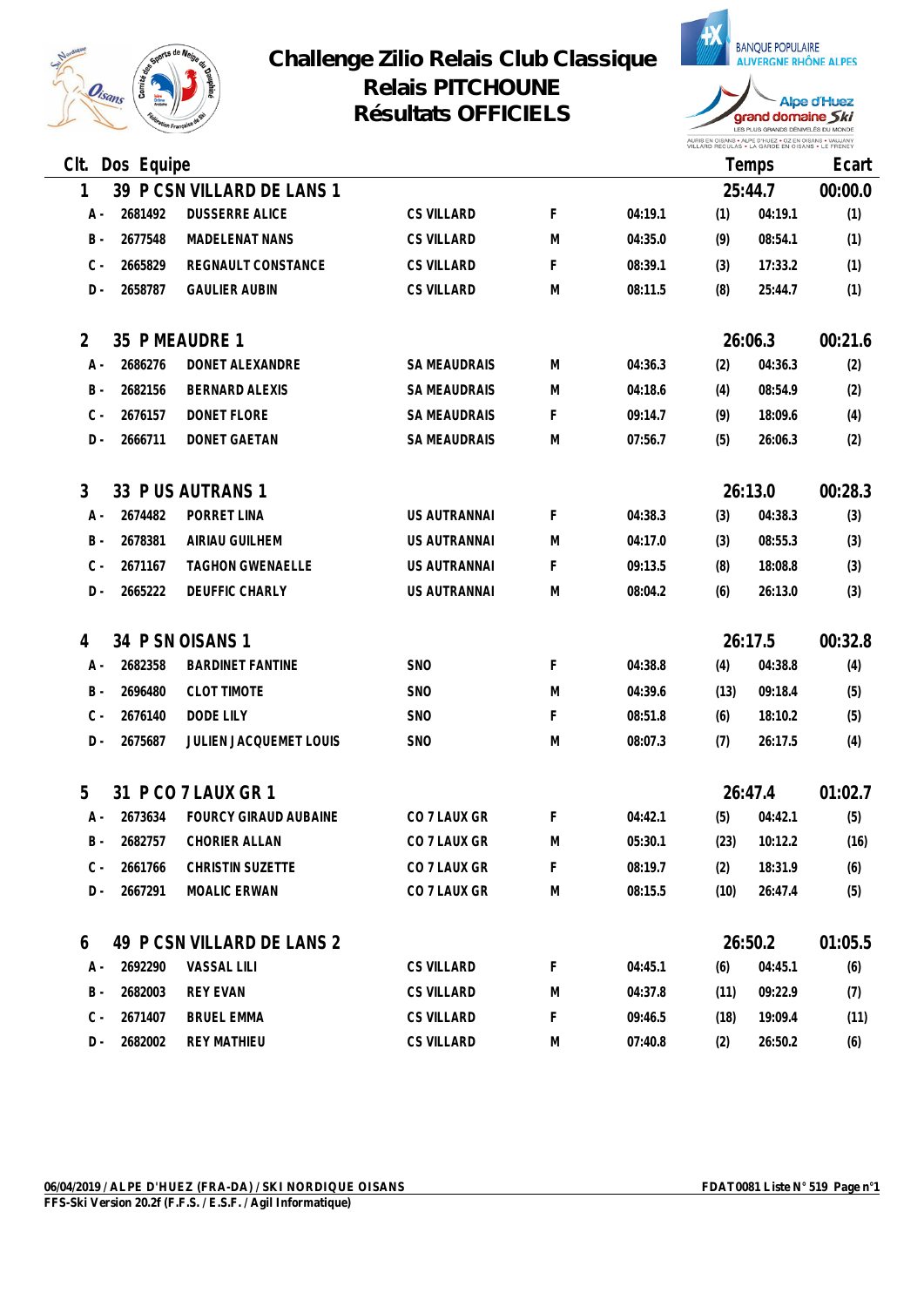| $O_{isams}$ |  |
|-------------|--|
| ∽           |  |

|      |     | $-450$ $N_{\odot}$<br>$\overline{\mathcal{O}}_{isame}$<br>E. 7 | Alpe d'Huez<br>grand domaine Ski<br>LES PLUS GRANDS DÉNIVELÉS DU MONDE<br><b>SANQUE</b><br>AURIS EN OSANS LAURE D'IRJEZ LOZ EN OSANS L'URINAVY | <b>BANQUE POPULAIRE</b><br><b>AUVERGNE RHÔNE ALPES</b> |
|------|-----|----------------------------------------------------------------|------------------------------------------------------------------------------------------------------------------------------------------------|--------------------------------------------------------|
| Clt. | Dos | <b>THO Francisco</b><br>-<br>___<br>Equipe                     | emps                                                                                                                                           | Ecart                                                  |
|      | ັ   | $\overline{\phantom{0}}$<br>◡<br>◡                             | ን7·በ5<br>21. UJ.                                                                                                                               | า∩<br>- ∪.∽                                            |

| $\overline{7}$ | 37 P GUC 1 |                               |                     |    |         |      | 27:05.1        | 01:20.4 |
|----------------|------------|-------------------------------|---------------------|----|---------|------|----------------|---------|
| A -            | 2686809    | <b>GOLERET ROBINSON</b>       | GUC                 | M  | 05:07.3 | (14) | 05:07.3        | (14)    |
| $B -$          | 2675854    | <b>GUY ANTONIN</b>            | GUC                 | M  | 04:11.5 | (2)  | 09:18.8        | (6)     |
| $C -$          | 2677970    | <b>BONDOUX ANAELLE</b>        | GUC                 | F. | 08:41.6 | (4)  | 18:00.4        | (2)     |
| $D -$          | 2675874    | <b>GROSSET BOURBANGE ADAM</b> | GUC                 | M  | 09:04.7 | (20) | 27:05.1        | (7)     |
| 8              |            | 50 P CO 7 LAUX GR 2           |                     |    |         |      | 27:05.3        | 01:20.6 |
| A -            | 2669456    | <b>FILLIARD SWANI</b>         | CO 7 LAUX GR        | F  | 04:48.3 | (7)  | 04:48.3        | (7)     |
| $B -$          | 2687432    | THIERY NOE                    | CO 7 LAUX GR        | M  | 04:57.9 | (18) | 09:46.2        | (11)    |
| $C -$          | 2682758    | MAUPOIX CAMILLE               | CO 7 LAUX GR        | F. | 09:01.3 | (7)  | 18:47.5        | (7)     |
| D-             | 2677205    | THIERY ARTHUR                 | CO 7 LAUX GR        | M  | 08:17.8 | (11) | 27:05.3        | (8)     |
| 9              |            | 32 P CHAMROUSSE 1             |                     |    |         |      | 27:14.6        | 01:29.9 |
| A -            | 2681265    | <b>BOEUF MAE</b>              | <b>SNB</b>          | F  | 05:01.3 | (12) | 05:01.3        | (12)    |
| B -            | 2681283    | <b>LAINE VICTOR</b>           | SNB                 | M  | 04:24.0 | (5)  | 09:25.3        | (8)     |
| $C -$          | 2675755    | MASSUCCO HELENE               | SNB                 | F  | 09:36.5 | (15) | 19:01.8        | (10)    |
| $D -$          | 2654597    | <b>DESCAMPS AUBIN</b>         | SNB                 | M  | 08:12.7 | (9)  | 27:14.5        | (9)     |
| 10             |            | 59 P CHAMROUSSE 2             |                     |    |         |      | 27:36.1        | 01:51.4 |
| A -            | 2686334    | PIC CALINE                    | <b>SNB</b>          | F  | 05:10.3 | (15) | 05:10.3        | (15)    |
| $B -$          | 2675772    | RODRIGUEZ ALEXIS              | SNB                 | M  | 04:34.8 | (8)  | 09:45.1        | (10)    |
| $C -$          | 2675743    | DE PAOLI FLORE                | <b>SNB</b>          | F. | 09:26.0 | (14) | 19:11.1        | (12)    |
| $D -$          | 2677193    | <b>BOEUF MERYL</b>            | SNB                 | M  | 08:24.9 | (12) | 27:36.0        | (10)    |
| 11             |            | 40 P ES.VALLOUISE 1           |                     |    |         |      | 27:50.3        | 02:05.6 |
| A -            | 2688420    | <b>GRANET COLINE</b>          | <b>ES VALLOUISE</b> | F  | 04:50.8 | (8)  | 04:50.8        | (8)     |
| $B -$          | 2688417    | <b>CELSE TIMEO</b>            | <b>ES VALLOUISE</b> | M  | 04:40.5 | (14) | 09:31.3        | (9)     |
| $C -$          | 2671606    | <b>BASSA INA</b>              | ES VALLOUISE        | F. | 09:17.6 |      | $(10)$ 18:48.9 | (8)     |
| D -            | 2677531    | RAULIN TIMOTHE                | ES VALLOUISE        | M  | 09:01.3 | (19) | 27:50.2        | (11)    |
| 12             | 41 P VSF 1 |                               |                     |    |         |      | 27:55.3        | 02:10.6 |
| A -            | 2692416    | <b>GUILLET EMILIAN</b>        | <b>VERCORS SKF</b>  | M  | 05:39.3 | (24) | 05:39.3        | (24)    |
| B -            | 2690502    | PIRES CLEMENT                 | <b>VERCORS SKF</b>  | M  | 04:31.3 | (7)  | 10:10.6        | (15)    |
| $C -$          | 2666729    | <b>BERTHET MELINA</b>         | <b>VERCORS SKF</b>  | F  | 08:48.4 | (5)  | 18:59.0        | (9)     |
| D -            | 2690287    | PIRES NATHAN                  | <b>VERCORS SKF</b>  | M  | 08:56.3 | (17) | 27:55.3        | (12)    |
| 13             |            | 65 P SN OISANS 2              |                     |    |         |      | 27:58.1        | 02:13.4 |
| A -            | 2677798    | COMBEAU ROMANE                | SNO                 | F  | 05:23.3 | (19) | 05:23.3        | (19)    |
| B -            | 2696457    | COTTAZ GASPARD                | <b>SNO</b>          | M  | 04:27.6 | (6)  | 09:50.9        | (12)    |
| $C -$          | 2670546    | TAIRRAZ NOEMIE                | <b>SNO</b>          | F  | 09:21.2 | (12) | 19:12.1        | (13)    |
| D -            | 2670543    | REYMOND LARUINAZ ARNAUD       | <b>SNO</b>          | M  | 08:46.0 | (16) | 27:58.1        | (13)    |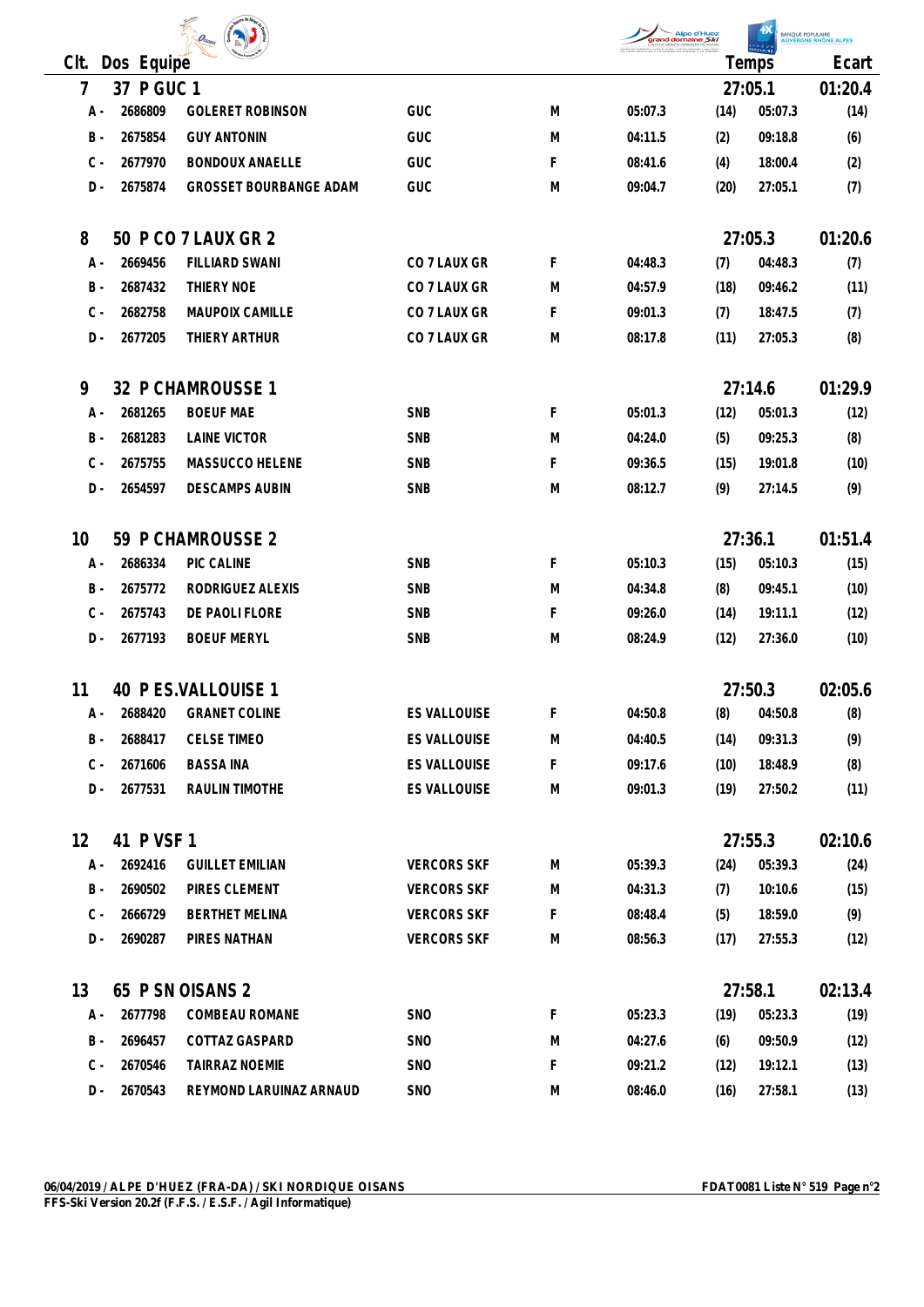| Non<br>$\mathcal{O}_\text{isams}$ | cor |
|-----------------------------------|-----|
| ۱ρ                                |     |

| <b>Alpe d'Huez</b><br>grand domaine Skl<br>LES PLUS GRANDS DÉMIVELÉS DU MONDE                           |       | RA |
|---------------------------------------------------------------------------------------------------------|-------|----|
| OUTLAND & ALIPE O'TELRED & OUT THE OUTLAND & VALLANDY<br>LLARD REGULAS # LA GARDE EN OISANS # LE FRENEY |       |    |
|                                                                                                         | lemps |    |

IANQUE POPULAIRE<br><mark>AUVERGNE RHÔNE ALPES</mark>

| Clt.      | Dos Equipe            |                             |                   |   |         |      | Temps              | Ecart           |
|-----------|-----------------------|-----------------------------|-------------------|---|---------|------|--------------------|-----------------|
| 14        |                       | 69 P US AUTRANS 2           |                   |   |         |      | 28:22.0            | 02:37.3         |
| A -       | 2674768               | <b>GLEYZOLLE THAIS</b>      | US AUTRANNAI      | F | 05:13.3 | (16) | 05:13.3            | (16)            |
| $B -$     | 2685792               | <b>GRAIN HILLERET JULES</b> | US AUTRANNAI      | M | 04:39.2 | (12) | 09:52.5            | (13)            |
| $C -$     | 2682226               | MAYOUSSE JEANNE             | US AUTRANNAI      | F | 10:33.5 | (22) | 20:26.0            | (18)            |
| D-        | 2659939               | PORRET EMIL                 | US AUTRANNAI      | M | 07:56.0 | (4)  | 28:22.0            | (14)            |
|           |                       |                             |                   |   |         |      |                    |                 |
| 15        |                       | 38 P SNCHARTREUSE 1         |                   |   |         |      | 28:45.2            | 03:00.5         |
| A -       | 2686224               | ANDREIS MALO                | SN                | M | 05:04.3 | (13) | 05:04.3            | (13)            |
| $B -$     | 2675709               | <b>VERGNOLLE LORIN</b>      | SN                | M | 04:07.0 | (1)  | 09:11.3            | (4)             |
| $C -$     | 2696352               | <b>DODOS MATILDA</b>        | SN                | F | 11:56.6 | (30) | 21:07.9            | (22)            |
| D-        | 2658355               | <b>DOUILLET BAPTISTE</b>    | SN                | M | 07:37.3 | (1)  | 28:45.2            | (15)            |
|           |                       |                             |                   |   |         |      |                    |                 |
| 16        |                       | 60 P CHAMROUSSE 3           |                   |   |         |      | 28:46.8            | 03:02.1         |
| A -       | 2675761               | PELLEGRIN MELYNE            | <b>SNB</b>        | F | 05:16.3 | (17) | 05:16.3            | (17)            |
| B -       | 2676280               | EYSSAUTIER CYLIA            | SNB               | F | 05:14.6 | (22) | 10:30.9            | (19)            |
| $C -$     | 2681271               | CATEL JADE                  | <b>SNB</b>        | F | 09:39.2 | (16) | 20:10.1            | (17)            |
| D -       | 2675750               | <b>LAINE MARTIN</b>         | <b>SNB</b>        | M | 08:36.7 | (13) | 28:46.8            | (16)            |
| 17        |                       | 52 P CHAMROUSSE 4           |                   |   |         |      | 29:11.5            | 03:26.8         |
| A -       | 2691407               | MIEHE NAWEL                 | <b>SNB</b>        | F | 05:48.3 | (27) | 05:48.3            | (27)            |
| B -       | 2686336               | RODRIGUEZ CLEMENT           | <b>SNB</b>        | M | 04:49.9 | (15) | 10:38.2            | (21)            |
| $C -$     | 2675987               | SAINT PIERRE MAELLE         | SNB               | F | 09:20.9 | (11) | 19:59.1            | (15)            |
| D-        | 2681280               | GIORDANENGO LOUIS           | SNB               | M | 09:12.4 | (21) | 29:11.5            | (17)            |
|           |                       |                             |                   |   |         |      |                    |                 |
| 18        |                       | 56 P CSN VILLARD DE LANS 3  |                   |   |         |      | 29:16.2            | 03:31.5         |
| A -       | 2697248               | MINAZZI MARTIN              | <b>CS VILLARD</b> | M | 04:54.3 | (9)  | 04:54.3            | (9)             |
| B -       | 2684409               | <b>MORETTI LENA</b>         | <b>CS VILLARD</b> | F | 06:48.9 | (34) | 11:43.2            | (29)            |
| C -       | 2670330               | <b>FOULON JUSTINE</b>       | <b>CS VILLARD</b> | F | 08:10.0 | (1)  | 19:53.2            | (14)            |
| D -       | 2677811               | <b>SCHOTT LILIAN</b>        | <b>CS VILLARD</b> | M | 09:22.9 | (24) | 29:16.1            | (18)            |
| 19        | 63 P GUC 2            |                             |                   |   |         |      | 29:18.4            | 03:33.7         |
| A -       | 2686817               | LAROSE ANTOINE              | GUC               | M | 05:19.3 | (18) | 05:19.3            | (18)            |
| B -       | 2687467               | <b>SCALIA MALO</b>          | GUC               | M | 05:31.1 | (24) | 10:50.4            | (23)            |
| $C -$     | 2670954               | <b>LAROSE MARION</b>        | GUC               | F | 09:42.2 | (17) | 20:32.6            | (21)            |
| D -       | 2675867               | LABBE ELIAN                 | GUC               | M | 08:45.7 | (15) | 29:18.3            | (19)            |
|           |                       |                             |                   |   |         |      |                    |                 |
| 20<br>A - | 44 P GUC 3<br>2681446 | COPPEL JUSTINE              | GUC               | F | 05:36.3 | (23) | 29:49.7<br>05:36.3 | 04:05.0<br>(23) |
| B -       | 2693062               | <b>GALLAND COME</b>         | GUC               | M |         |      |                    |                 |
|           |                       | <b>COPPEL EMILIE</b>        | GUC               | F | 04:36.6 | (10) | 10:12.9            | (17)            |
| C -       | 2675849               |                             |                   |   | 10:18.1 | (21) | 20:31.0            | (20)            |
| D -       | 2675877               | RANNO KIERON                | GUC               | M | 09:18.7 | (22) | 29:49.7            | (20)            |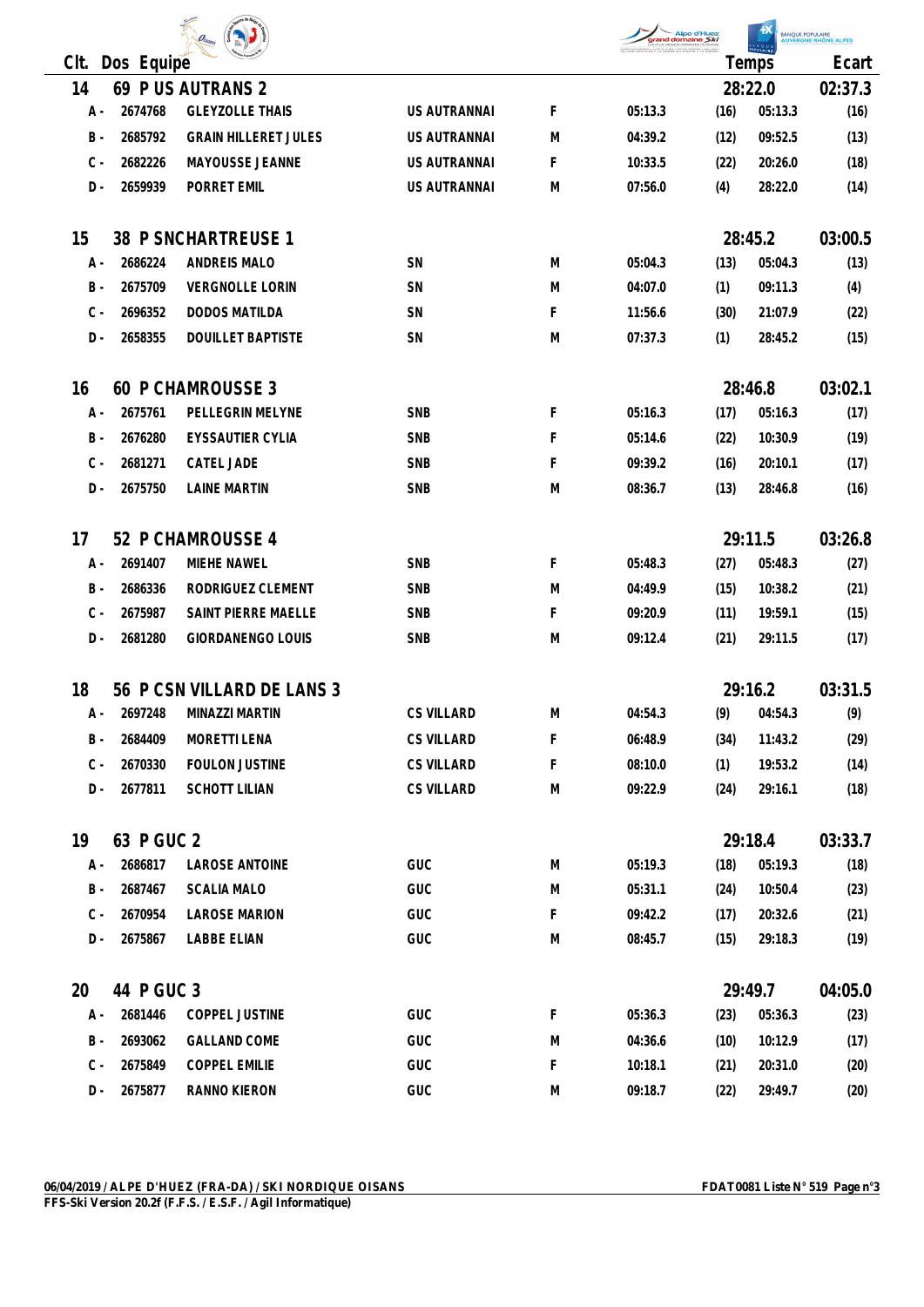| O <sub>isams</sub> |  |
|--------------------|--|
|                    |  |



BANQUE POPULAIRE

| CIt.  | Dos Equipe  |                            |                   |   |         |      | POPULAIRE<br>Temps | Ecart   |
|-------|-------------|----------------------------|-------------------|---|---------|------|--------------------|---------|
| 21    |             | 54 P SN OISANS 3           |                   |   |         |      | 30:11.9            | 04:27.2 |
| A -   | 2696495     | <b>FAVIER TILL</b>         | <b>SNO</b>        | M | 05:42.3 | (25) | 05:42.3            | (25)    |
| $B -$ | 2696458     | ROCHEGUDE NOE              | <b>SNO</b>        | M | 05:01.6 | (19) | 10:43.9            | (22)    |
| $C -$ | 2670479     | <b>BOURGUIGNON LOULA</b>   | <b>SNO</b>        | F | 09:23.5 |      | 20:07.4            |         |
|       |             |                            |                   |   |         | (13) |                    | (16)    |
| D-    | 2670539     | <b>LAUMONT TYMEO</b>       | <b>SNO</b>        | M | 10:04.4 | (29) | 30:11.8            | (21)    |
| 22    |             | <b>66 P SNCHARTREUSE 2</b> |                   |   |         |      | 30:39.0            | 04:54.3 |
| A -   | 2687366     | RAVIER JULIETTE            | SN                | F | 06:00.3 | (31) | 06:00.3            | (31)    |
| $B -$ | 2691509     | <b>MANGIN LOUIS</b>        | SN                | M | 05:55.1 | (31) | 11:55.4            | (32)    |
| $C -$ | 2686210     | <b>FRANCOIS HUGO</b>       | SN                | M | 10:50.3 | (24) | 22:45.7            | (27)    |
| $D -$ | 2665846     | <b>SAGE MARTIN</b>         | SN                | M | 07:53.3 | (3)  | 30:39.0            | (22)    |
| 23    |             |                            |                   |   |         |      |                    |         |
|       |             | 57 P CO 7 LAUX GR 3        |                   |   |         |      | 31:03.1            | 05:18.4 |
| A -   | 2686771     | <b>DELOT BAPTISTE</b>      | CO 7 LAUX GR      | M | 06:12.3 | (35) | 06:12.3            | (35)    |
| B -   | 2695682     | REY LEO                    | CO 7 LAUX GR      | M | 05:34.3 | (25) | 11:46.6            | (30)    |
| $C -$ | 2687712     | <b>BERGER LANCELOT</b>     | CO 7 LAUX GR      | M | 09:56.3 | (19) | 21:42.9            | (23)    |
| D -   | 2686752     | <b>DELOT REMI</b>          | CO 7 LAUX GR      | M | 09:20.1 | (23) | 31:03.0            | (23)    |
| 24    |             | <b>70 P CHAMROUSSE 5</b>   |                   |   |         |      | 31:06.8            | 05:22.1 |
| A -   | 2686323     | <b>JACQUIN MURRAY</b>      | <b>SNB</b>        | M | 05:45.3 | (26) | 05:45.3            | (26)    |
| $B -$ | 2691390     | <b>GIORDANENGO NAEL</b>    | <b>SNB</b>        | M | 05:43.0 | (27) | 11:28.3            | (25)    |
| $C -$ | 2675745     | <b>JEANSON LEA</b>         | SNB               | F | 10:58.9 | (26) | 22:27.2            | (25)    |
| D -   | 2675775     | SPETZ THOMAS               | SNB               | M | 08:39.5 | (14) | 31:06.7            | (24)    |
| 25    |             | <b>46 P SNCHARTREUSE 3</b> |                   |   |         |      | 32:03.6            | 06:18.9 |
| A -   | 2687362     | CONSTANCIAS FLEUR          | SN                | F | 05:29.3 | (21) | 05:29.3            | (21)    |
|       | B - 2691491 | <b>BOUFFAUD MILANN</b>     | <b>SN</b>         | M | 04:53.8 |      | 10:23.1            |         |
|       |             |                            |                   |   |         | (16) |                    | (18)    |
| C -   | 2675967     | <b>BAYON AXEL</b>          | SN                | M | 11:49.7 | (29) | 22:12.8            | (24)    |
| D -   | 2687364     | LAVIALLE ALEXANDRE         | SN                | M | 09:50.8 | (27) | 32:03.6            | (25)    |
| 26    | 68 P GUC 5  |                            |                   |   |         |      | 32:12.9            | 06:28.2 |
| А -   | 2691584     | MOSNIER ERELL              | GUC               | F | 05:57.3 | (30) | 05:57.3            | (30)    |
| B -   | 2686815     | LABBE LULLY                | GUC               | F | 05:06.5 | (20) | 11:03.8            | (24)    |
| $C -$ | 2692011     | PISTONE JULIETTE           | <b>GUC</b>        | F | 12:08.5 | (33) | 23:12.3            | (29)    |
| D -   | 2675844     | <b>BRIXY MORGAN</b>        | GUC               | M | 09:00.5 | (18) | 32:12.8            | (26)    |
| 27    |             | 42 P CSN VILLARD DE LANS 4 |                   |   |         |      | 32:28.4            | 06:43.7 |
| A -   | 2691535     | ZANELLA ROMEO              | <b>CS VILLARD</b> | M | 05:32.3 | (22) | 05:32.3            | (22)    |
| B -   | 2681998     | <b>BUTHION JULES</b>       | <b>CS VILLARD</b> | M | 06:04.3 | (32) | 11:36.6            | (27)    |
| $C -$ | 2696223     | NICHIPORUK VALENTIN        | <b>CS VILLARD</b> | M | 10:58.3 | (25) | 22:34.9            | (26)    |
| D -   | 2660254     | <b>CROS ANTHONY</b>        | <b>CS VILLARD</b> | M | 09:53.6 | (28) | 32:28.5            | (27)    |
|       |             |                            |                   |   |         |      |                    |         |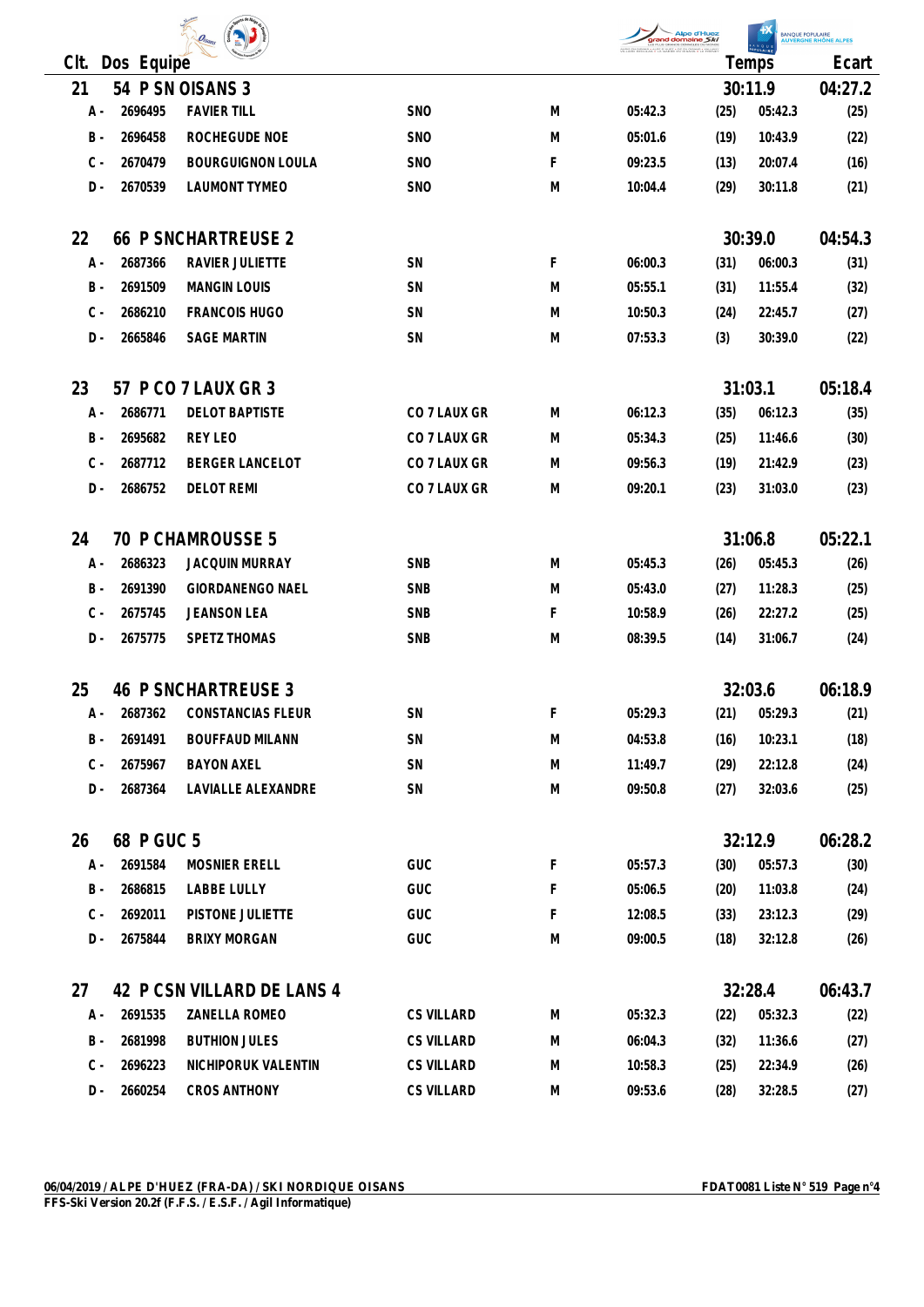| $\boldsymbol{O}_{\!isams}$ |  |
|----------------------------|--|

| <b>Alpe d'Huez</b><br>grand domaine Ski<br>LES PLUS GRANDS DÉNIVELÉS DU MONDE                               |      |
|-------------------------------------------------------------------------------------------------------------|------|
| OUTLANDS & ALLIED SYSTEMS & COT THE COSTANYS & VALLANCY<br>VILLARD REGULAS # LA GARDE EN GISANS # LE FRÉNEY |      |
|                                                                                                             | emn< |

| <b>ANOUE POPULAIRE</b>     |  |
|----------------------------|--|
| <b>UVERGNE RHÔNE ALPES</b> |  |
|                            |  |
|                            |  |

|                         |         |                        |                     |         | and domaine Ski | Alpe d'Huez |         | BANQUE POPULAIRE<br>AUVERGNE RHÔNE ALPES |
|-------------------------|---------|------------------------|---------------------|---------|-----------------|-------------|---------|------------------------------------------|
| CIt.<br>Dos Equipe      |         |                        |                     |         |                 | Temps       |         | Ecart                                    |
| 28<br>45 P VSF 2        |         |                        |                     |         |                 | 32:54.7     |         | 07:10.0                                  |
| A -                     | 2686860 | <b>JALLIFIER LISA</b>  | <b>VERCORS SKF</b>  | F       | 06:03.3         | (32)        | 06:03.3 | (32)                                     |
| $B -$                   | 2685936 | SINOQUET SILAS         | <b>VERCORS SKF</b>  | M       | 07:21.9         | (37)        | 13:25.2 | (37)                                     |
| $C -$                   | 2677038 | SINOQUET BLANDINE      | <b>VERCORS SKF</b>  | F       | 09:59.1         | (20)        | 23:24.3 | (31)                                     |
| $D -$                   | 2685190 | <b>GUILLET DORIAN</b>  | <b>VERCORS SKF</b>  | M       | 09:30.4         | (25)        | 32:54.7 | (28)                                     |
| 51 P CHAMROUSSE 6<br>29 |         |                        |                     |         |                 | 33:46.0     |         | 08:01.3                                  |
| Α -                     | 2691383 | <b>FAYOLLE SAMSON</b>  | <b>SNB</b>          | M       | 05:54.3         | (29)        | 05:54.3 | (29)                                     |
| $B -$                   | 2691412 | PIC ZELIE              | <b>SNB</b>          | F       | 05:46.8         | (30)        | 11:41.1 | (28)                                     |
| $C -$                   | 2686335 | POITEVIN GABRIELLE     | <b>SNB</b>          | F       | 12:20.0         | (35)        | 24:01.1 | (33)                                     |
| $D -$                   | 2686332 | PERLI ROBIN            | SNB                 | M       | 09:44.9         | (26)        | 33:46.0 | (29)                                     |
| 30                      |         | 48 P SN OISANS 4       |                     |         |                 | 34:03.1     | 08:18.4 |                                          |
| Α -                     | 2687046 | RIEUSSEC CYRIUS        | <b>SNO</b>          | M       | 05:26.3         | (20)        | 05:26.3 | (20)                                     |
| B -                     | 2686492 | LIAUD JOAN             | <b>SNO</b>          | M       | 05:08.1         | (21)        | 10:34.4 | (20)                                     |
| $C -$                   | 2696461 | <b>GROLLEAU YANIS</b>  | <b>SNO</b>          | M       | 12:17.3         | (34)        | 22:51.7 | (28)                                     |
| $D -$                   | 2661293 | SARRET JUSTIN          | <b>SNO</b>          | M       | 11:11.4         | (31)        | 34:03.1 | (30)                                     |
| 36 P SMA 1<br>31        |         |                        |                     | 34:24.5 |                 | 08:39.8     |         |                                          |
| А -                     | 2697861 | <b>DUSSERT ALIX</b>    | <b>SM AIGUILLE</b>  | F       | 06:24.3         | (37)        | 06:24.3 | (37)                                     |
| B -                     | 2697864 | <b>MATTRAS ANTOINE</b> | <b>SM AIGUILLE</b>  | M       | 05:35.1         | (26)        | 11:59.4 | (33)                                     |
| $C -$                   | 2671058 | DONNAT LOUVE           | <b>SM AIGUILLE</b>  | F       | 11:31.4         | (27)        | 23:30.8 | (32)                                     |
| D -                     | 2687452 | LESTROUBAC JOHANNES    | <b>SM AIGUILLE</b>  | M       | 10:53.6         | (30)        | 34:24.4 | (31)                                     |
| 32<br>53 P GUC 4        |         |                        |                     |         |                 | 35:01.5     | 09:16.8 |                                          |
| А -                     | 2697124 | MARGUERON RAPHAELLE    | GUC                 | F       | 06:04.3         | (33)        | 06:04.3 | (33)                                     |
| B -                     | 2691987 | DESLANDES TITOUAN      | <b>GUC</b>          | M       | 05:44.7         | (29)        | 11:49.0 | (31)                                     |
| $C -$                   | 2670626 | <b>FRANCAIS CHLOE</b>  | GUC                 | F       | 11:31.7         | (28)        | 23:20.7 | (30)                                     |
| $D -$                   | 2670587 | GIBELLO GREGOIRE       | GUC                 | M       | 11:40.7         | (33)        | 35:01.4 | (32)                                     |
| 33                      |         | 67 P MEAUDRE + SNO     |                     |         |                 | 35:03.1     |         | 09:18.4                                  |
| A -                     | 2686248 | DOSTATNI VICTORIA      | <b>SA MEAUDRAIS</b> | F       | 04:57.3         | (10)        | 04:57.3 | (10)                                     |
| B -                     | 2686273 | <b>GUERIN MATEO</b>    | <b>SA MEAUDRAIS</b> | M       | 04:56.1         | (17)        | 09:53.4 | (14)                                     |
| $C -$                   | 2676160 | MUREAU ERWAN           | SA MEAUDRAIS        | M       | 10:36.3         | (23)        | 20:29.7 | (19)                                     |
| $D -$                   | 2691391 | MOULIN LENOIR ALEXY    | SNO                 | M       | 14:33.3         | (38)        | 35:03.0 | (33)                                     |
| 34<br>62 P GUC 6        |         |                        |                     |         | 36:24.2         |             | 10:39.5 |                                          |
| A -                     | 2697886 | DAUTHEVILLE JEANNE     | GUC                 | F       | 05:51.3         | (28)        | 05:51.3 | (28)                                     |
| B -                     | 2687470 | <b>COSME GABRIEL</b>   | GUC                 | M       | 05:43.5         | (28)        | 11:34.8 | (26)                                     |
| $C -$                   | 2692035 | DUPONT LOUISE          | GUC                 | F       | 12:50.3         | (37)        | 24:25.1 | (34)                                     |
| D -                     | 2697991 | <b>FINCK MARIE</b>     | GUC                 | F       | 11:59.0         | (34)        | 36:24.1 | (34)                                     |